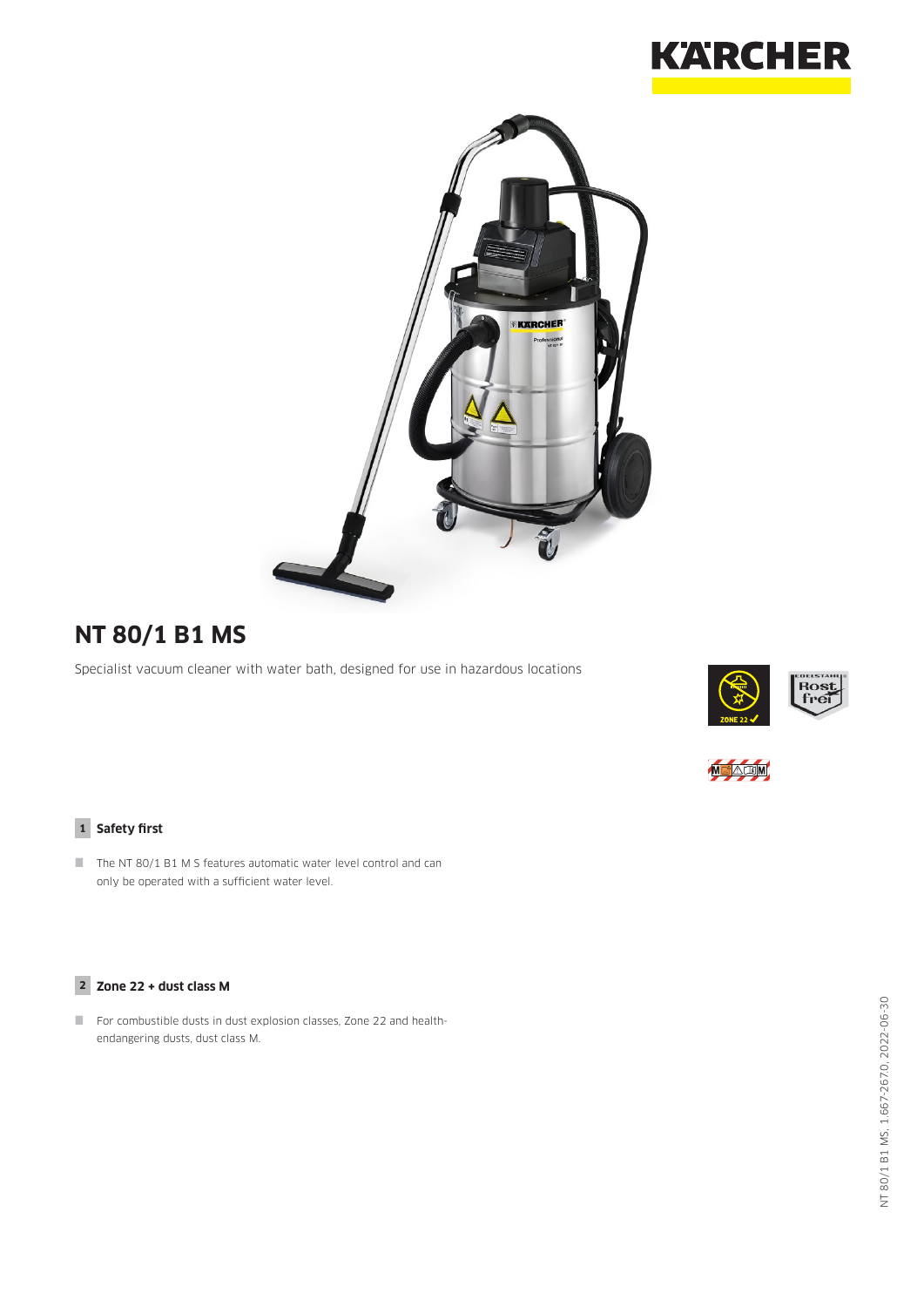# TECHNICAL DATA AND EQUIPMENT.

### **KARCHER**



#### **NT 80/1 B1 MS**

#### Antistatic system

- Stainless steel container
- For propellant resides

| <b>Technical data</b>                |            |                                                        |                          |   |  |  |  |  |  |
|--------------------------------------|------------|--------------------------------------------------------|--------------------------|---|--|--|--|--|--|
| Order no.                            |            | 1.667-267.0                                            |                          |   |  |  |  |  |  |
| <b>EAN code</b>                      |            | 4039784725355                                          |                          |   |  |  |  |  |  |
| <b>Current type</b>                  | V / Hz     | $220 - 240 / 50 - 60$                                  |                          |   |  |  |  |  |  |
| Air flow                             | I/s        | 56                                                     |                          |   |  |  |  |  |  |
| Vacuum                               | mbar / kPa | 235 / 23,5                                             |                          |   |  |  |  |  |  |
| <b>Container content</b>             |            | 80                                                     |                          |   |  |  |  |  |  |
| Rated input power                    | W          | max. 1380                                              |                          |   |  |  |  |  |  |
| <b>Standard nominal size</b>         |            | <b>DN 40</b>                                           |                          |   |  |  |  |  |  |
| Sound pressure level                 | dB(A)      | 70                                                     |                          |   |  |  |  |  |  |
| Weight                               | kg         | 32,5                                                   |                          |   |  |  |  |  |  |
| Dimensions ( $L \times W \times H$ ) | mm         | $660 \times 520 \times 1078$                           |                          |   |  |  |  |  |  |
|                                      |            |                                                        |                          |   |  |  |  |  |  |
| <b>Equipment</b>                     |            |                                                        |                          |   |  |  |  |  |  |
| <b>Suction hose</b>                  | m          | 4 / with manifold (electrically<br>conductible)        | <b>Caster with brake</b> | П |  |  |  |  |  |
| <b>Suction Tube</b>                  |            | <b>Piece(s)</b> $\times$ <b>m</b> 1 $\times$ 1 / Metal | Dust class               | M |  |  |  |  |  |
| Wet and dry floor tool               | mm         | 370                                                    |                          |   |  |  |  |  |  |
| Crevice nozzle                       |            | П                                                      |                          |   |  |  |  |  |  |
| Antistatic system                    |            | п                                                      |                          |   |  |  |  |  |  |
| <b>Stainless steel container</b>     |            | п                                                      |                          |   |  |  |  |  |  |
| <b>Metal bend</b>                    |            | п                                                      |                          |   |  |  |  |  |  |
| Cartridge filter                     |            | Paper                                                  |                          |   |  |  |  |  |  |
| <b>Sturdy bumper</b>                 |            | п                                                      |                          |   |  |  |  |  |  |
| <b>Push handle</b>                   |            | п                                                      |                          |   |  |  |  |  |  |
| Safety class                         |            |                                                        |                          |   |  |  |  |  |  |
| Included in delivery.                |            |                                                        |                          |   |  |  |  |  |  |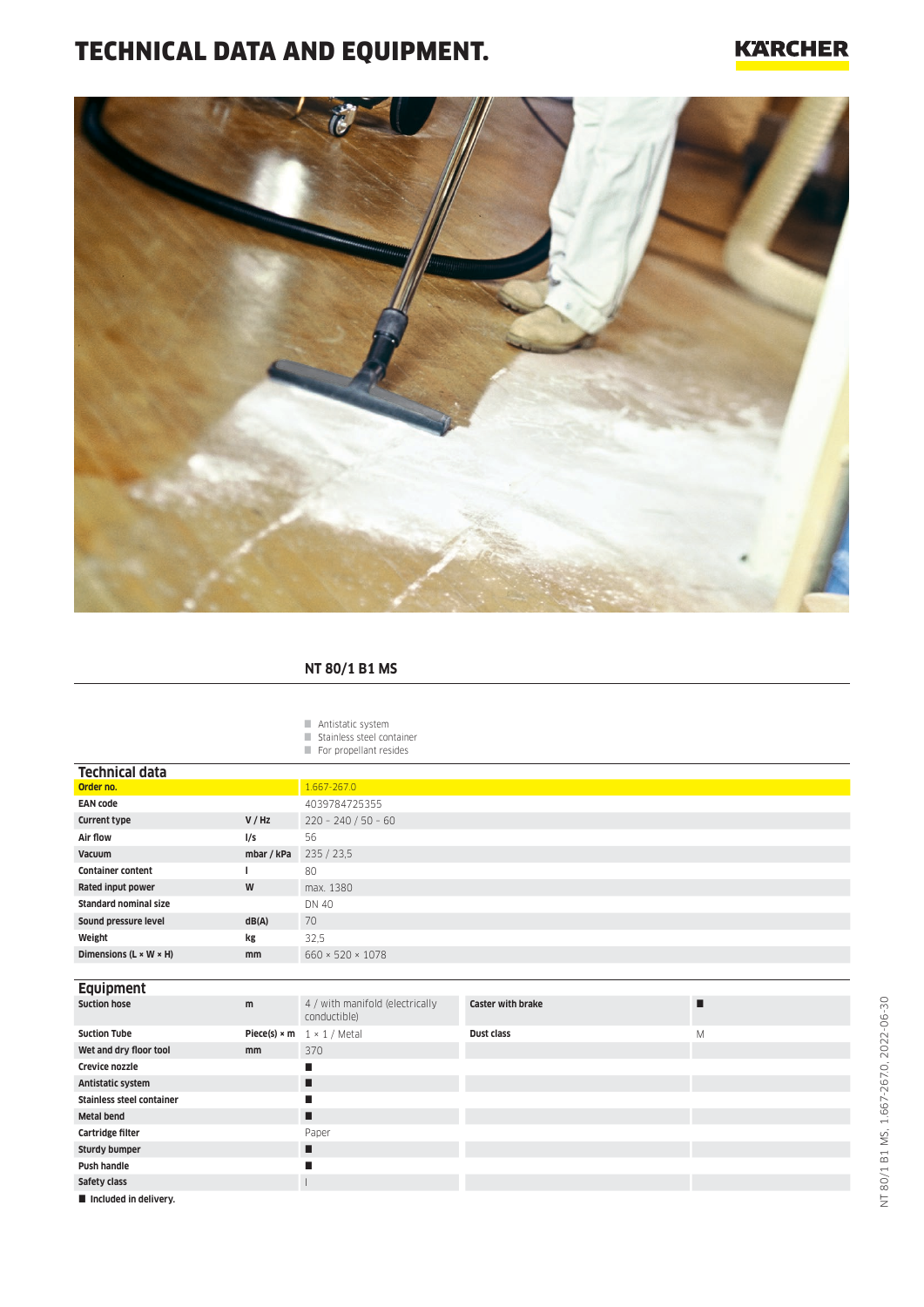## NT 80/1 B1 MS 1.667-267.0



|                        |        | Order no.   | Quantity   |  | Price | <b>Description</b>                                                                                                                             |
|------------------------|--------|-------------|------------|--|-------|------------------------------------------------------------------------------------------------------------------------------------------------|
| Cartridge filter paper |        |             |            |  |       |                                                                                                                                                |
| Cartridge filter       | $-1$ . | 6.904-325.0 | 1 Piece(s) |  |       | Paper cartridge filter - M BIA-C dust class M, suitable for the<br>following models: NT 801 B1, NT 801 B1 S, NT 80/1 B1 M, ■<br>NT 80/1 B1 MS. |

 $\blacksquare$  Included in delivery.  $\Box$  Available accessories.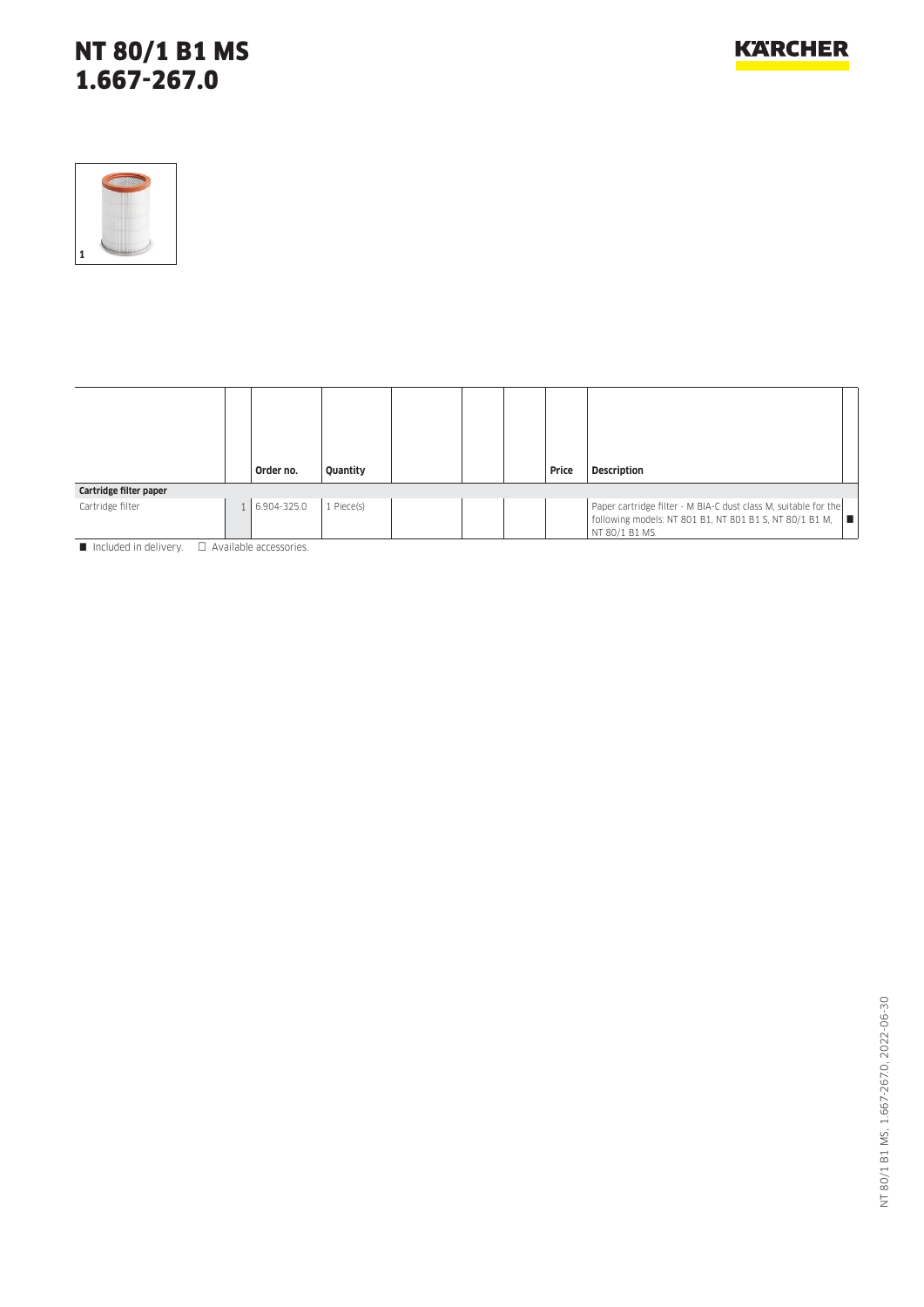## NT 80/1 B1 MS 1.667-267.0



|                               |                | Order no.   | Quantity   | ID    | Length     | Width  | Price | <b>Description</b>                                                                                                                                                       |
|-------------------------------|----------------|-------------|------------|-------|------------|--------|-------|--------------------------------------------------------------------------------------------------------------------------------------------------------------------------|
| <b>Bend metal</b>             |                |             |            |       |            |        |       |                                                                                                                                                                          |
| Metal bend. ID 40             |                | 4.036-032.0 | 1 Piece(s) | DN 40 |            |        |       | Unmistakeable bend, chromium-plates and crooked, ID 40,<br>with special fixation sleeves use with special safety vacuum $\Box$<br>cleaner for dust explosion classes B1. |
| All-purpose nozzles (wet/dry) |                |             |            |       |            |        |       |                                                                                                                                                                          |
| All-purpose nozzle, ID 40     | $\overline{2}$ | 4.130-399.0 | 1 Piece(s) | 40    |            | 450 mm |       | Aluminium floor nozzle, earthed, non-interchangeable, 370<br>mm, height-adjustable.                                                                                      |
| <b>Crevice nozzles</b>        |                |             |            |       |            |        |       |                                                                                                                                                                          |
| Crevice tool ID 40            | 3              | 4.763-243.0 | 1 Piece(s) | 40 mm | 290 mm     |        |       | Plastic crevice tool (DN 35) with non-interchangeable screw<br>connection for vacuuming in crevices and corners. Length:<br>IT.<br>290 mm.                               |
| <b>Suction tubes metal</b>    |                |             |            |       |            |        |       |                                                                                                                                                                          |
| Suction tube, DN 40, 1 m      | $\overline{4}$ | 4.025-372.0 | 1 Piece(s) | 40    | 1000<br>mm |        |       | Non-interchangeable suction tube ID 40, 1.0 m, metal chro-<br>med, with special fixation on both sides.                                                                  |
| All-purpose brushes           |                |             |            |       |            |        |       |                                                                                                                                                                          |
| All-purpose brush, DN 40, B1  | 5              | 4.763-242.0 | 1 Piece(s) | 40 mm | 120 mm     |        |       | All-purpose brush with natural bristles (cow hair) Bristles:<br>120 x 45 mm. Only for NT 801 B1 M, B1 MS and NT 80/1<br>B1 M & B1 MS.                                    |

 $\Box$  Included in delivery.  $\Box$  Available accessories.